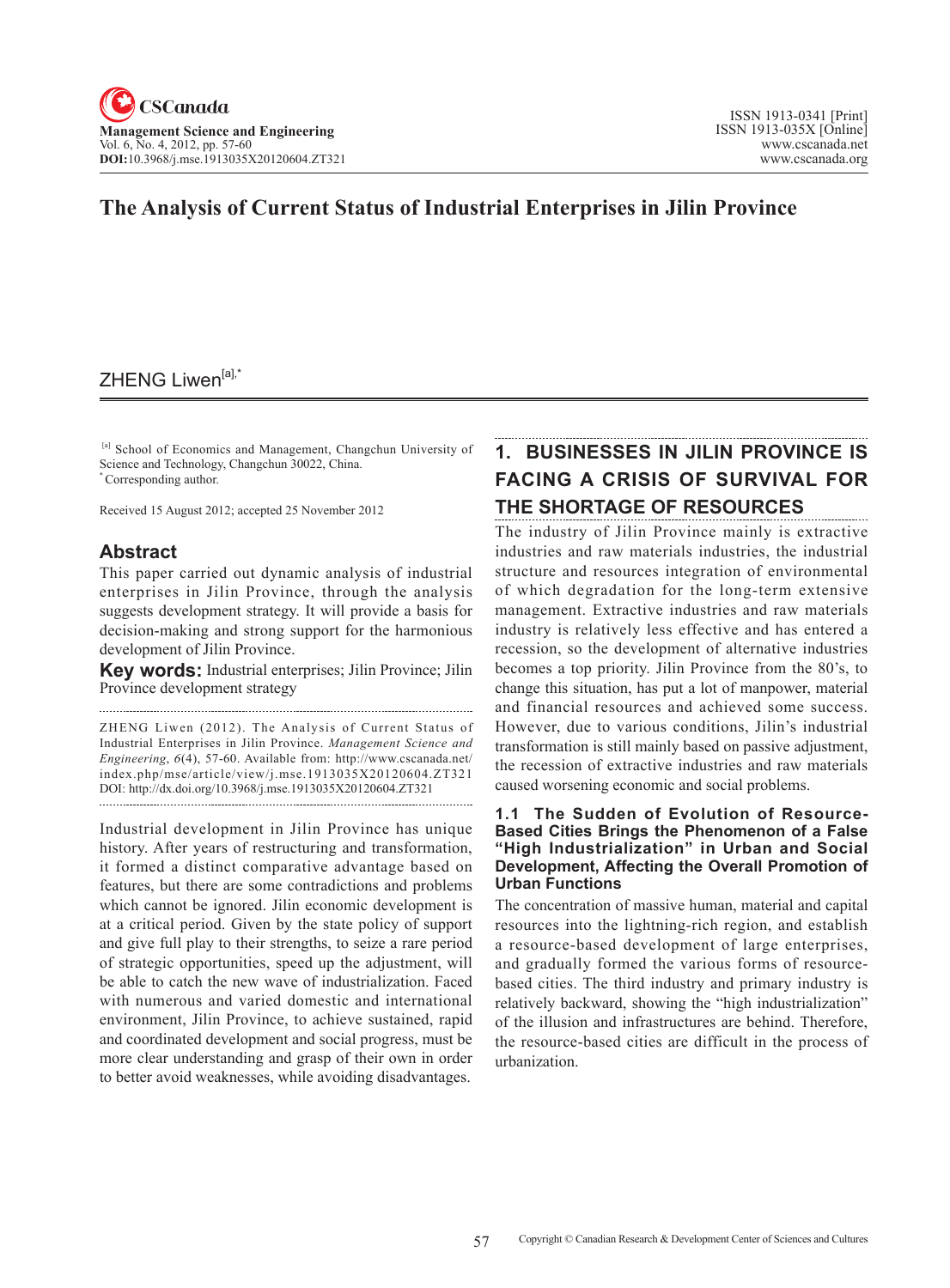#### **1.2 Urban Development Faced the Dilemma of Resource Depletion and Environmental Limited Capacity, Which Is a Direct Threat to the Safety of Urban Residents. Coal Mines in Jilin Most Are in a Recession, Which Brings Severe Shortage of Effective Resources**

Most of the mine in Jilin Province is the development and construction in fifties and sixties years, and it has been mined for a long time, and coal production decreased year by year. Its maximum annual production varies from 15.56 million tons in 1990 to the current annual output of less than 800 tons. The quality of forest resources in Jilin Province declines substantial. Exploitable source is very limited. As to the end of 2005, it accounts for less than 20% of mature forest in the province and steep mountains are distributed, and the majority cannot be mined, resource-based cities in Jilin Province has lost most of the support of pillar industries. Harvesting of forest resources bring a large number of industrial and mining pollution and damage to the environment, especially in coal mining, petrochemical refining and processing, iron ore processing and mineral extraction. The impact of production and life are very serious. Emissions, waste, waste water seriously affect the quality of life of residents.

#### **1.3 The Decline of Resource-Based Urban Industry Bring the Result of Lower Quality of Life for Urban Workers**

The province has 15 counties (cities) which are in trouble due to coal and forest resources decreasing. The slow development of alternative industries experienced an economic decline of a large number of laid-off workers. And as the heavy industry city which is mainly raw materials industrial, Jilin has more serious problems. Jilin City in the industrial structure in 1999, the mining industry accounted for 6.4%, raw materials industry accounted for 83.1%, processing industry accounted for only 13.5%. Jilin City's share of the declining industry of the province, from 26.9% in 1995, dropped to 15.9% in 2001, after improving in 2004, also accounts for only 23.1%.

### **2. THE KEY INDICATORS OF MAJOR INDUSTRIAL ENTERPRISES IN JILIN PROVINCE**

#### **2.1 Industry Structure and Analysis of Key Indicators of Major Industrial Enterprises**

In 1997, three industrial structures are 25.4:39.8:34.8 in Jilin Province. Adjusted to 19.4:45.2:35.4 in 2008, down 6 percentage points the primary industry, secondary industry increased by 5.4 percentage points, the tertiary industry increased by 0.6 percentage points. 1996-2008, the province 3.74% average annual growth of primary industry, secondary industry 11.22%, and tertiary industry 11.44%, respectively, higher than the national average growth rate of 0.68 percent, 2.26 percentage points and 1.81 percentage points. Just as Table 1 shows:

#### **Table 1 Jilin Province and the National Industrial Growth Rate**

| <b>Industry</b>          | <b>Jilin</b> | <b>Nation</b> |
|--------------------------|--------------|---------------|
| Primary Industry         | $3.9\%$      | 2.9%          |
| Secondary industry       | 10.6%        | 8.8%          |
| Industry                 | 10.4%        | 9%            |
| Construction             | 14.7%        | 6.5%          |
| <b>Tertiary Industry</b> | $9.9\%$      | 7.9%          |
| postal                   | 9.5%         | 10%           |
| Wholesale and retail     | $10.7\%$     | 7.8%          |
| GDP per capita           | 8.5%         | $6.7\%$       |
| <b>GDP</b>               | 8.9%         | 7.6%          |

**Source:** "China Statistical Yearbook" (2008)

From Table 1 we can see that relying on the comparative advantages of the province's industry, creating a competitive advantage and actively adjusting the industrial structure, the industrial structure of Jilin Province gradually become more reasonable, the industrial economy developed rapidly and the quality and efficiency are improved significantly. With the rapid growth of industrial production, economic efficiency was further improved. In 2008 the province's industrial enterprises above designated size industrial added value of 99.43 billion Yuan as the highest level and with an increase of 18.6% at constant prices. Among them, the heavy industry added 79.66 billion Yuan, light industrial added value of 19.77 billion Yuan, an increase of 14.1%. Under the market-oriented, economic performance quality further improved. Annual sales revenue of 319.08 billion Yuan, it broke even the highest figure on record.

At present the province's industry is still in some problems, some businesses have very serious losses. The 644 of province's large industrial enterprises are in loss and the loss was 25.91%, lower than the previous year1.98 percentage points; losses amounted to 3.77 billion Yuan, up by 3.1 billion deficit.

#### **2.2 Investment in Fixed Assets of Major Industrial Enterprises in Jilin Province**

In 2008 total fixed asset investment was 117.164 billion Yuan, an increase of 21%, an increase of 1.5 percentage points over the previous year. Among them, the stateowned and other fixed assets investment is 103.28 billion Yuan, up 21.6%; urban and rural residents of the collective and individual investment is 13.883 billion Yuan, an increase of 16.1%.

Last year's private investment is 55.416 billion Yuan, an increase of 27.1%, accounting for 47.3% in the proportion of investment in fixed assets. Foreign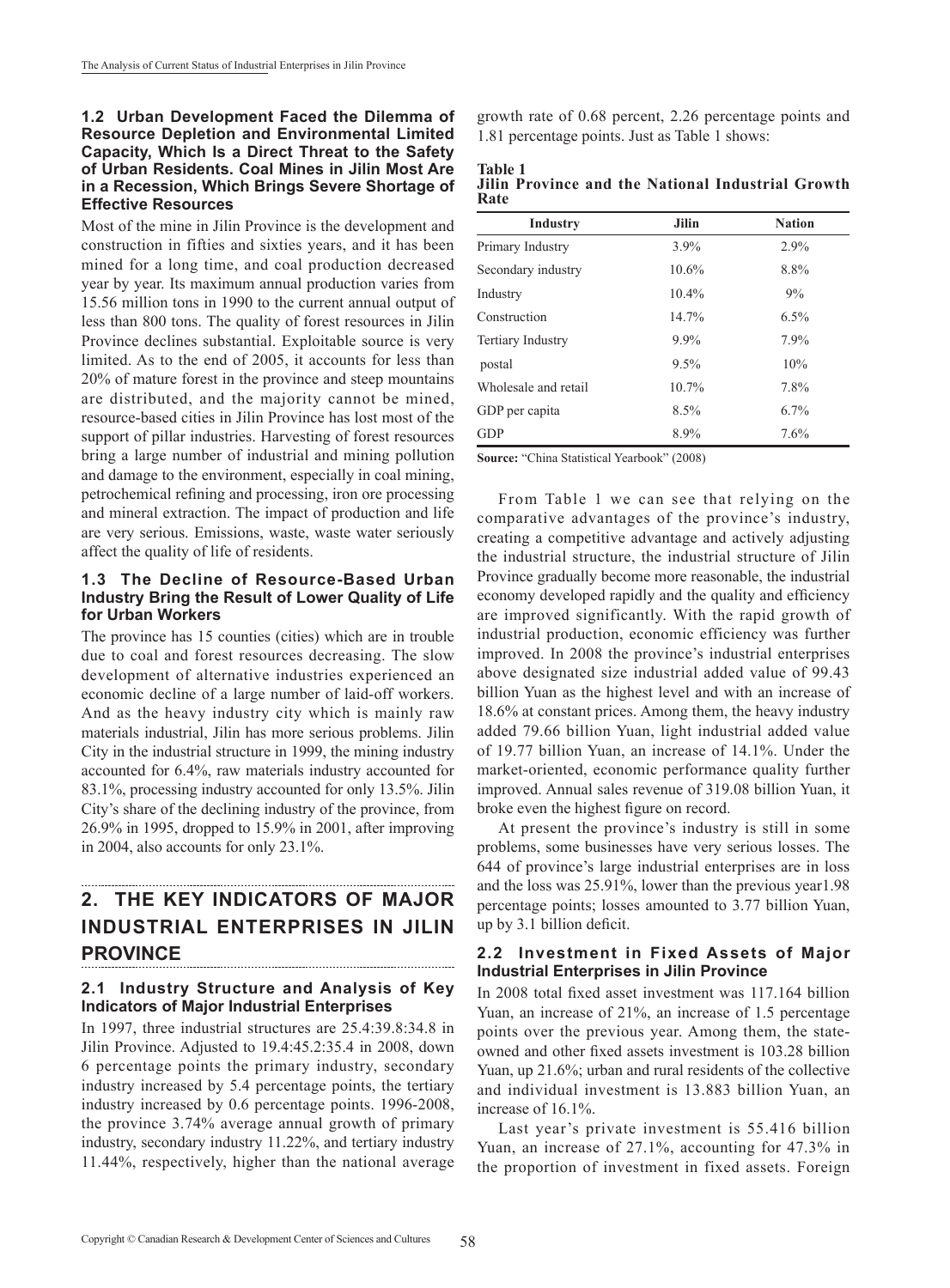direct investment in the year of the contract amounts to \$11,079,000,000, an increase of 1.3 times. Private investment and foreign investment rose from 49.9% to 56.8%, the contribution of the province's investment growth rate is 89.7%.

Infrastructure construction projects throughout the year are 2147, of which 1744 are new projects, adding 16.975 billion Yuan in fixed assets; renovation projects are 1645, of which 1389 are new projects, adding 17.395 billion Yuan in fixed assets. Industry economy maintained sound development momentum.

#### **2.3 Production and Consumption of Energy of Major Industrial Enterprises in Jilin Province**

Take Jilin Province's major industrial energy as an example, coal consumption in 2008 was 35,093,100 tons, of which the local production of 22,553,600 tons, accounting for 64% of consumption. Jilin Province in early 2008, the stock is only 3,290,800 tons, 2,892,400 tons for the year-end inventory; transferred 21,192,400 tons from other provinces, adjusting volume is 2,440,500 tons; import 10,200 tons, the export volume is 170,500 tons.

Crude oil consumption in 2008 was 8,851,500 tons, of which the local production of 6,805,900 tons, accounting for 77% of consumption. In early 2008, the stock is only 216,700 tons, 235,700 tons for the year-end inventory; transferred 4.1065 million tons from other provinces.

Electricity consumption in 2008 was 7.791 billion kWh, of which the local production of 4.01 billion kWh, representing 51% of consumption, transferring 12.253 billion kWh from other provinces, adjusting volume is 9.072 billion kWh.

This shows that Jilin Province as an old industrial base and a province known as the resource, although has many of the absolute number of energy output, but the amount of energy it consumes is far more than its output, a lot of energy relies on overseas supply. If enterprises do not take effective measures as soon as possible to increase the comprehensive utilization of energy conservation, the energy of Jilin Province will soon be exhausted. And most of the enterprises in Jilin Province are the resource-based enterprises, without resources there is no production, there will be no room for their survival, let alone development. Therefore, sustainable development of enterprises is not just the development Road but also the enterprise survival.

# **3. ANALYSIS OF JILIN PROVINCE INDUSTRIAL WASTE DISCHARGE AND TREATMENT**

From the energy consumption structure, in Jilin Province high energy consumption, high pollution, high input, and low output of resource-based enterprises still account for a large proportion. National industrial energy consumption is 1.06 tons (standard coal), Jilin Province is 1.68 tons (coal equivalent), and output value of 58.5% is higher than the national energy consumption. Energy consumption of extractive industries in which output was 5.52 million tons (standard coal), electricity, gas, water supply industry was 24.62 tons, were 3.2 times and 12.8 times in the country. Energy consumption of manufacturing output in Jilin Province is 0.9 million tons (coal equivalent), 10% higher than the national.

To environmental pollution in the province, the most prominent is the result of industrial wastewater and domestic sewage pollution of surface water and groundwater. Over the years, changes in the total amount of wastewater discharge are not large. However, due to the adjustment of industrial structure, technological innovation, and increase wastewater treatment, water recycling rate has not increased. And because in recent 20 years the province has been in the rapid development of urbanization, and the increased population, which result in emissions of municipal sewage substantial increase. And because of urban centralized sewage treatment works lag, so the total discharge of sewage and pollutants emitted (such as COD) since the late 90s of last century is more than the total industrial waste water and surface water pollution.

In Jilin Province the manufacturing of waste emissions are in the upper reaches compared with other provinces. Regional manufacturing protection of environmental resources is stronger, but the scale of manufacturing industry is in the middle part in the country, damage to the environment has not yet reached its peak capacity, so the manufacturing sector performed well in the protection of environmental resources.

## **4. CORPORATE ENVIRONMENTAL SYSTEMS ANALYSIS IN JILIN PROVINCE**

Environmental protection industry is the recent rapid development of high technology with a promising new sunrise industry. Vigorously develop the environmental protection industry has important practical significance, not only for controlling pollution and improving the ecological environment and promoting sustainable development of economic and social significance, but also for the current economic structure adjustment and industrial restructuring and upgrading.

 After several years of active exploration and practice, environmental protection industry in Jilin Province has a certain size, including the formation of environmental equipment, environmental technology service, integrated environmental engineering and construction of new industries, and achieved good economic, social and environmental Benefits.

A basic system for the environmental protection industry has formed. It mainly was reflected in the environmental protection equipment, resource efficiency, environmental technical services. Jilin Province has